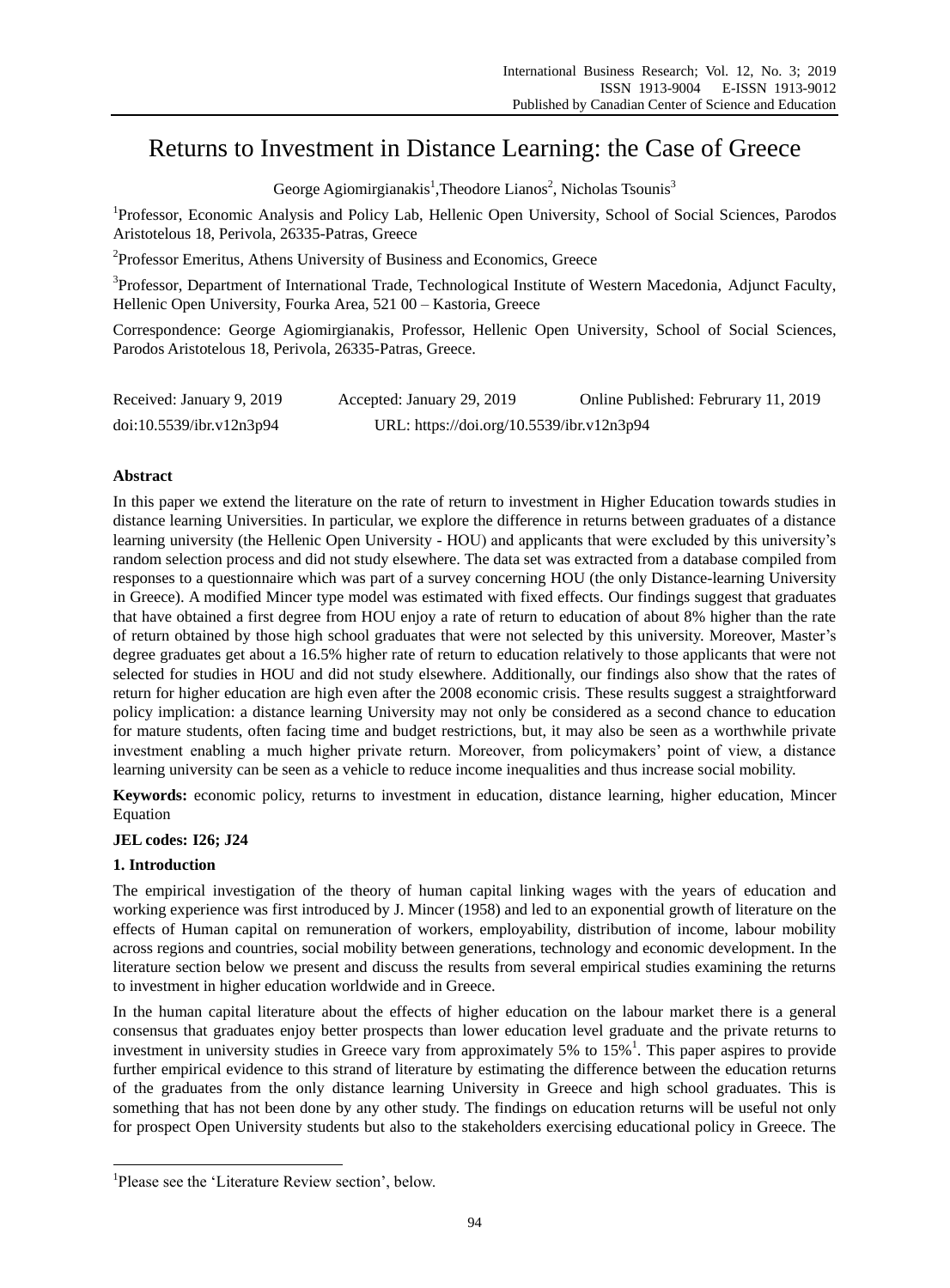research question addressed is the estimation of the returns to investment in education of the Hellenic Open University (HOU) graduates either to, on one hand, the first or the master's degrees and, on the other hand, to those applicants that were not selected for studies in HOU and who did not study elsewhere. The data used was extracted from 2,112 questionnaires that were collected with field research in  $2014^2$ .

The paper has the following structure: Section 2, presents a literature review on the empirical findings for the returns to investment in education in Greece. Section 3, formulates the model for measuring education returns, the estimating methodology, the description of the variables and the description of our data-set. Section 4, discusses the estimation results and presents the returns to investment in education in Greece for the Hellenic Open University. Finally, Section 5, concludes and presents the policy implications of our findings.

#### **2. Literature Review**

There is a plethora of studies estimating the rate of return to higher education since the early works by Mincer in the "50s. A recent non exhaustive list includes Guo, M. et. al. (2019), D"Aguiar, S. et. al. (2016), Naylor et al (2015), Oreopoulos et al. (2013); Psacharopoulos, G. (2012), Harmon C. (2011) and Heinrichet al (2005). In the latter an excellent survey for different time periods can be found. The first studies for Greece, for estimating the rate of return to higher education was done by Leibestein (1967) for 1965, Psacharopoulos (1982) and Lambropoulos and Psacharopoulos (1992). The former found a "low" rate of return, while the latter two found a rate of return of 15% for 1960, 14% for 1964, 15.1% for 1975, 10.5% for 1977, 13.6% for 1981 and 10.2% for 1985.

Patrinos (1995) and Kanellopoulos (1997) for 1977 and 1987-8 have found very similar rates of return, namely 5.6% and 5.4%, respectively while, Magoula and Psacharopoulos (1999), using data for 1993, estimated the rate of return for 1993 to be 6.3%. Tsakloglou and Cholezas (2001) estimated the rate of return for men and women for 1974, 1988 and 1995 and found them to be 9.3%, 6.2% and 8.7% for men for the respective years and 11.9%, 8.0% and 10.4% for women. More recently, Prodromidis and Prodromidis (2008) have found that the rate of return for men and women for 1988, 1994 and 1998 is 3.9%, 6.3% and 7.6% for men for the respective years and 8.1%, 6.2% and 14.1% for women.

Mitrakos et al. (2010) have estimated the rate of return of twenty years after graduation for several professions. Their estimates range between 4% and 10,5%, while it is 9.3% for a postgraduate degree and 7.8% for a doctorate. Finally, Livanos and Pouliakas (2011) have found that the rates of return for 2003 for men and women were 5.9% and 5.0% respectively for the first degree, 7.6% and 19.2% for a Master"s and surprisingly negative for a Ph.D.,-2.0% for men and -6.6% for women. Further, a recent sectoral study for MBA graduates found that MBA studies help graduates to find enriched jobs with increasing compensation over time (Mihail et.al. 2014).

From the above finding, it is seen that for the period 1974 to 1977 there is a clear negative trend of the rates return. Comparing the results of the above studies for years before and after 1981 it appears that the rate of return has been reduced by approximately fifty percent. This decline is probably related to the high rates of growth of the economy and a rather limited supply of university graduates in the first period and the reversal of these conditions in the second.

Second, the rates of return for higher education remain high even after the 2008 sovereign debt crisis, but the recession has brought about some changes in the ranking of the various professions.

Third, the returns to education for postgraduate studies are significantly higher than the rates of return of the first degree.

In the literature on the rates of return to education no attention has be given so far, to the best of our knowledge, on the private rates of return obtained by graduates of distance learning universities This is a shortcoming, which does not conform with the rapid expansion of Distance Learning (DL) programmes in higher education observed worldwide during the last two decades<sup>3</sup>. Our paper is addressing this issue offering some interesting findings to graduates, to potential students of a DL university, as well as, to policymakers that design educational policy measures.

#### **3. Methodology and Data**

#### *3.1 The Mincer Equation*

-

Along the lines suggested by Psacharopoulos et al. (2004) and Bunzel et.al. (2008) we use the Mincer equation

<sup>&</sup>lt;sup>2</sup>Please see the 'Survey Structure and Data description' section below for further details.

 $3$ See e.g. Goodman et al (2016) who emphasize the role of distance learning methodology as it "may open opportunities for populations who would not otherwise pursue education".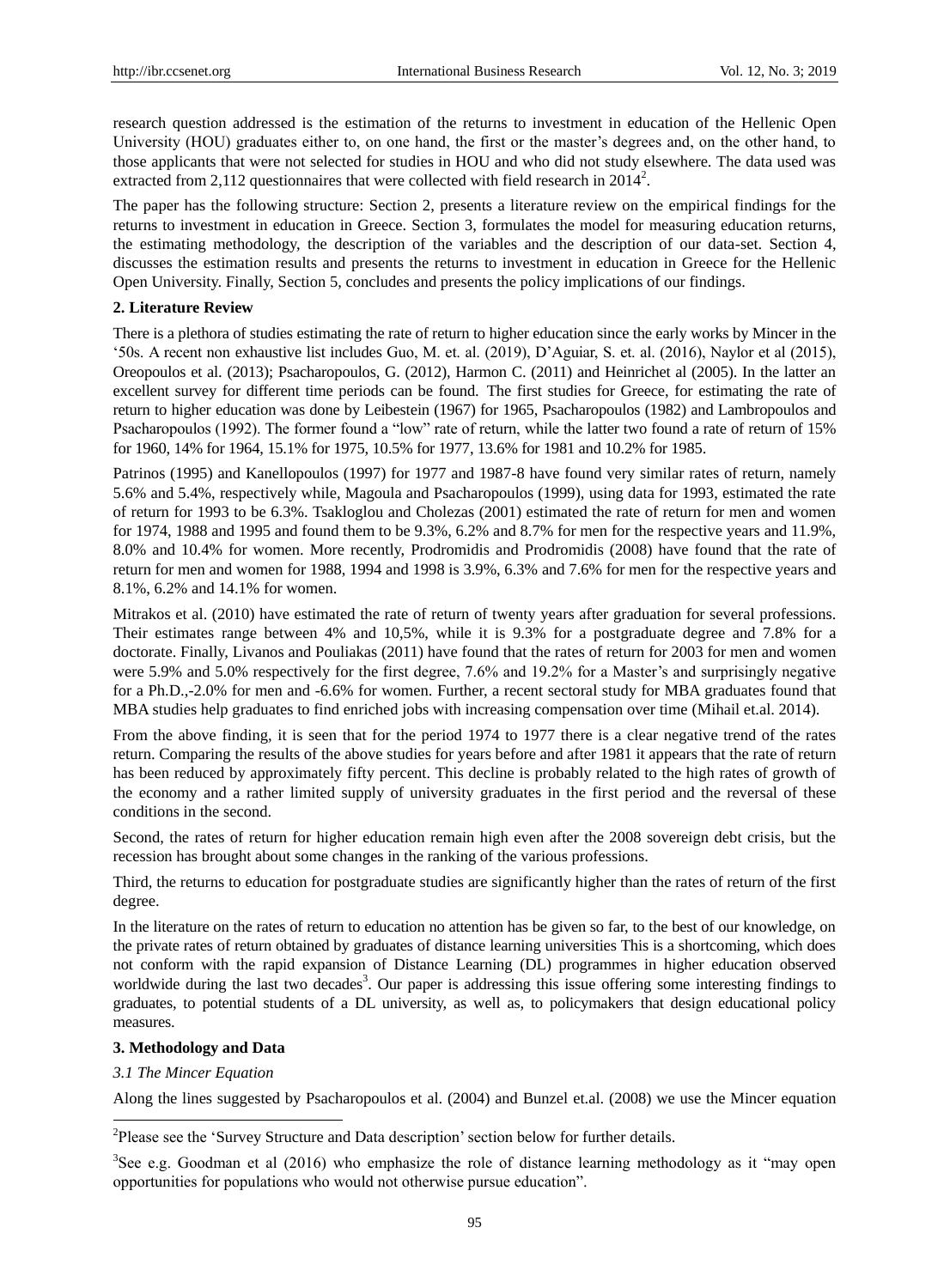(1958, 1974) for the estimation of the private returns of investment (in schooling years) to education. This equation is popular in the literature measuring the returns to the human capital invested by individuals. It is based on a typical model of investment in human capital where people invest in human capital to maximize the present value of future returns. The Mincer equation, although half a century old, is still used in several variations as it describes quite well the data in the real world. The dependent variable, wages, is in logarithm, as opposed to independent variables that are the years of education and working experience. In order to find the different rates of return for the different education levels a dummy variable is used for each level of education in the Mincer equation. Thus, the equation takes the form: tion takes the form:<br>  $\ln W = b_0 + b_1 X + b_2 X^2 + a_1 d_1 + a_2 d_2 + a_3 d_3 + a_4 d_4$  (1)

$$
\ln W = b_0 + b_1 X + b_2 X^2 + a_1 d_1 + a_2 d_2 + a_3 d_3 + a_4 d_4 \tag{1}
$$

where lnW is the logarithm of wages, *X* the years of working experience,  $d_1$ ,  $d_2$ ,  $d_3$  and  $d_4$  represent the four levels of education: no education, primary, secondary, and university education, respectively. From (1) the private rates of return between levels of education are calculated by the estimated coefficients of the dummy variables<sup>4</sup>.

Given that we do not have primary education graduates in our sample, (1) is modified as:

$$
\ln W_{t,i} = b_0 + b_1 X_{t,i} + b_2 X_{t,i}^2 + a_2 D_{2,i} + a_3 D_{3,i} + a_4 D_{4,i} + u_{t,i}
$$
 (2)

where *i* is individual i,  $t=1,...,8$  (4 year before graduation and 4 years after),  $D_2=1$  for secondary school graduates,  $D_{\hat{J}} = I$  for first degree holders, and  $D_{\hat{J}} = I$  for Master's holders.

#### *3.2 Survey Structure and Data Description*

-

The data set for the variables in (2) was extracted from a database compiled from responses to a questionnaire which was part of a survey concerning the Hellenic Open University (the only Distance-learning University in Greece). This survey was the focal point of a research project primarily aiming at gathering information (both quantitative and qualitative) on the career paths of HOU graduates. The survey period was from June to October 2015. It was aimed at respondents who graduated in 2007, 2008, and 2009. This means the questions were asked 6-8 years after graduation. Graduates came from three academic programs, namely Management Studies, Computer Science, and Civilisation and Humanities Studies. Each HOU program consists of 12 modules. Students are enrolled after a random selection process among applicants who must be 23 years of age or older. Students pay fees and tuition for each module they take. **Example 2 International Hustiness Research**<br> **Configure 2 Example 2 Configure 2 Configure 2 Configure 2 Configure 2 Configure 2 Configure 2 Configure 2 Configure 2 Configure 2 Configure 2 Config** 

In order to create our data set, a detailed questionnaire was made electronically available to HOU graduates and high school graduates that have applied for a position in HOU but they excluded by the random selection process. Using the electronic interface of the survey, a total of 2,112 responses to the questionnaire were gathered out of which 1,791 were used by the research in this paper<sup>5</sup>.  $1,057$  responses were gathered from graduates of HOU (both for graduate and postgraduate studies), while 734 responses came from individuals who applied for studies in the HOU but they excluded by the random selection process.

Thus our data set consists of 1,791 individuals who have either obtained their first degree or master's degree from HOU or those individuals that were not selected for study in HOU though they had applied for a position at the same time with the HOU's graduates. The former have graduated in the  $2007 - 2009$  period while the latter were selected from those who applied for but not selected four years prior to the period of graduation of the former, i.e during 2003-2005, with working experience. Therefore, high school graduates included in our data set

<sup>&</sup>lt;sup>4</sup>Psacharopoulos and Patrinos (2004) suggest that the returns to education should be calculated per schooling year. Therefore, they suggest that the difference between the estimated coefficients be divided by the typical number of schooling years. We suggest that returns to education levels would be more appropriate because is not the years of study but the qualification obtained that has an impact on one's wage (or unemployment probability).

<sup>&</sup>lt;sup>5</sup>The remaining number of questionnaires (321 questionnaires) concerns traditional university graduates which were out of the scope of this study.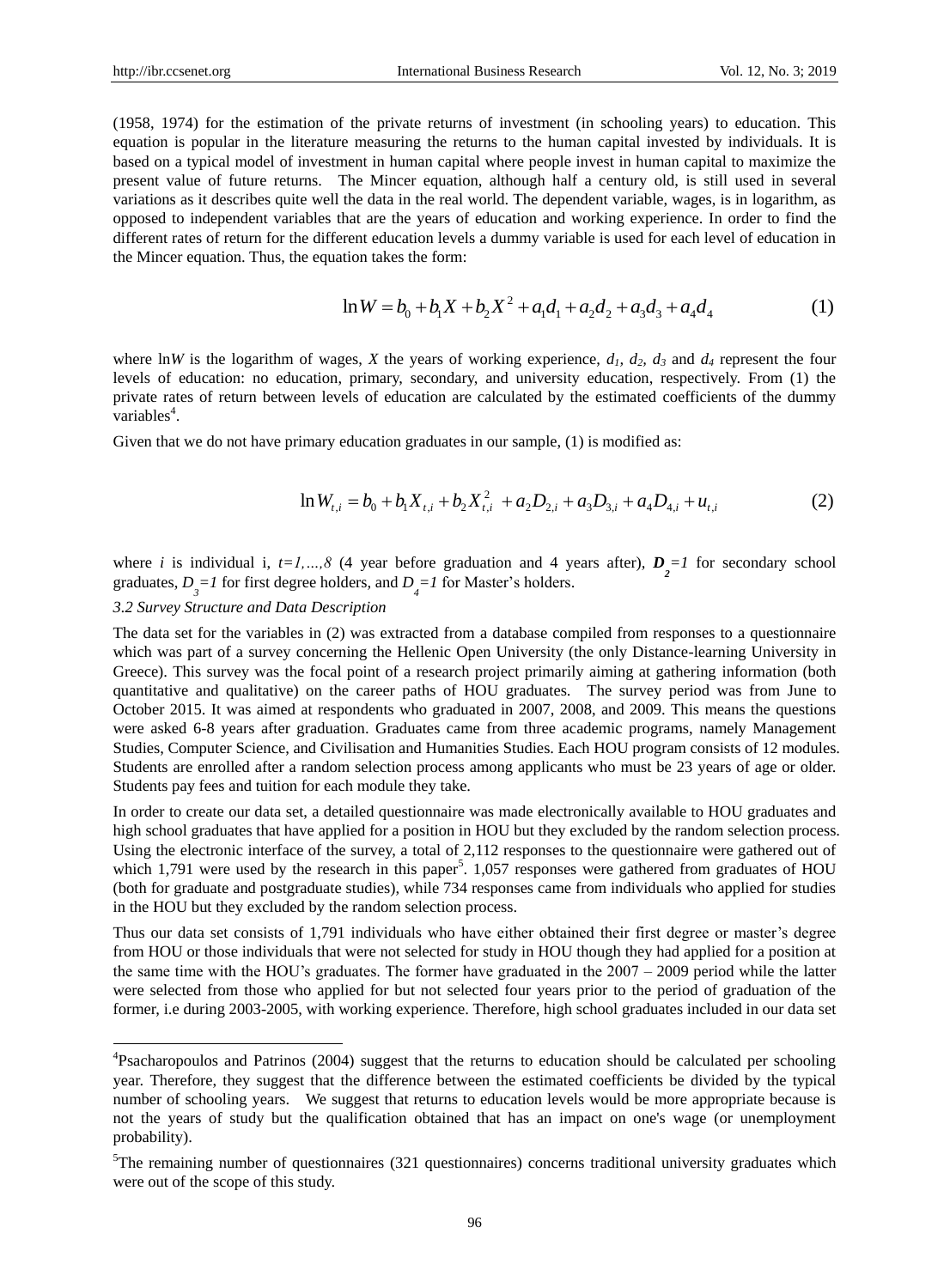-

are individuals without university education and are about the same stage of their lives with the first degree graduates. Furthermore, since, our sample consists of wages for four years before graduation, a HOU graduate is considered as a graduate only for the last four years in the sample. For the first four years  $D2=1$ ,  $D3=0$  and he is classified with the high school graduates.

To summarise the following three categories of individuals were extracted from the questionnaire database<sup>6</sup>:

- A. HOU first degree graduates; 712 valid questionnaires were completed in this category
- B. Applied for a HOU degree but not selected, secondary education graduates; 734 valid questionnaires were completed in this category.
- C. Master"s degree HOU graduates; 345 valid questionnaires were completed in this category

Each individual, either graduate of HOU or not, was asked to report remuneration and employment data for a period of four years before (and including) their graduation year and four years after that. Wage data were deflated so that no loss of comparability issues are raised. Therefore, the sample size for the above three categories consisted of 14,328 observations. Descriptive statistics of the sample on the three above groups are presented in the Appendix.

As we have already mentioned earlier, students of HOU were selected randomly and in an open to the public, selection ceremony. This selection process was observed by university authorities, ministerial authorities and district attorney. This selection ceremony was taking place on December 15th of each year and selected students could enrol in the choice of their studies from the following October. Although, the university is called Open University, the number of student applications in the last 20 years exceeded the number of students that the university could educate. As a result of this restriction the random selection process, described above, was adopted.

#### *3.3 Methodology for Estimating the Returns to Investment for HOU Graduates*

It is obvious that (2) has to be estimated with panel data because it concerns with graduates (subscript *i*) and for each graduate we have 8 observations for different consecutive years -four before graduation and four after- (subscript *t*). There are different methods for estimating panel data models: (a) with fixed effects (FE), (b) with random effects (RΕ) and (c) with neither fixed nor random effects. The FE method is used when the interest is only for the analysis of the effects of variables that change over time. If the error terms are correlated, then the use of FE is not appropriate (the confidence intervals of the estimated coefficients would not be correct) and another method should be used, that of the random effects (RE). The choice between the two methods is made using the Hausman test where the null hypothesis is that the model has RE while the alternative is that it has  $FE<sup>7</sup>$ . It is concluded that the null hypothesis should be rejected and (2) should be estimated using the FE model. The final model for estimation becomes: International Bariness Research Wol. 1<br>
risity education and are about the same stage of their lives with the<br>
or our sample consists of wages for four years hefore graduation, a HOI<br>
for the last four years in the sample Examinant Business Bearers.<br>
We are the system of the system of the system of the system of the system of the system of the system of the system of the system of the system of the system of the system of the system of the **International Fluxiness Research**<br> **toward Example consists of weiges of their lives with the form of the symple consists of wages for four years before graduation, a HOU type of the last four years in the sample. For th Examined Trainmar Research**<br> **We have the set of the set of the set of the set of the set of the set of the set of the set of the set of the set of the set of the set of the set of the set of the set of the set of the se Entrained Boshma Research**<br>
Solution School (3) and the same single of their lines with the first degree<br>
in various complete consists of sough time lines (see the relation of the system of various complete consistent th

$$
\ln W_{t,i} = b_0 + b_1 X_{t,i} + b_2 X_{t,i}^2 + a_3 D_{3,i} + a_4 D_{4,i} + \sum_{i=2}^n c_i \Phi_i + u_{t,i}
$$
 (3);

where *Φ* are *n-1* dummy variables and *n* is the total number of questionnaires. Each of these dummies absorbs the effects on the dependent variable that are specific to each individual. So, the heterogeneity among persons that has not been modelled into (2) is taken into account

From the estimates for the coefficients of  $D_3$  and  $D_4$  the difference in the rates of return between levels of education for HOU graduates relatively to high school graduates can be calculated<sup>8</sup>. The coefficient on  $D_3$  shows the difference in the returns of education between high school diploma and HOU"s first degree and the same applies for the coefficient on  $D_4$ , i.e. it shows the difference in the returns of education between high school diploma and HOU's master's degree.  $b_0 + b_1 X_{t,i} + b_2 X_{t,i}^2 + a_3 D_{3,i} + a_4 D_{4,i} + \sum_{i=2} c_i \Phi_i + u_{t,i}$  (3)<br>
as and *n* is the total number of questionnaires. Each of these dummies absorb<br>
able that are specific to each individual. So, the heterogeneity among pe

By using a Wald test the statistical significance of the difference in coefficients of *D3* and *D<sup>4</sup>* can be tested. The hypothesis is:

$$
H_0: a_3 = a_4, H_1: a_3 \neq a_4 \tag{4}
$$

<sup>&</sup>lt;sup>6</sup>The questionnaire used for the survey is in Greek and is available upon request from the authors.

<sup>&</sup>lt;sup>7</sup>The chi-square statistic from the Hausman test was 293.9 and it was statistically significant at 0.00 level of significance.

<sup>&</sup>lt;sup>8</sup>The D2 variable cannot be included in the estimated equation because it will cause perfect multicollinearity.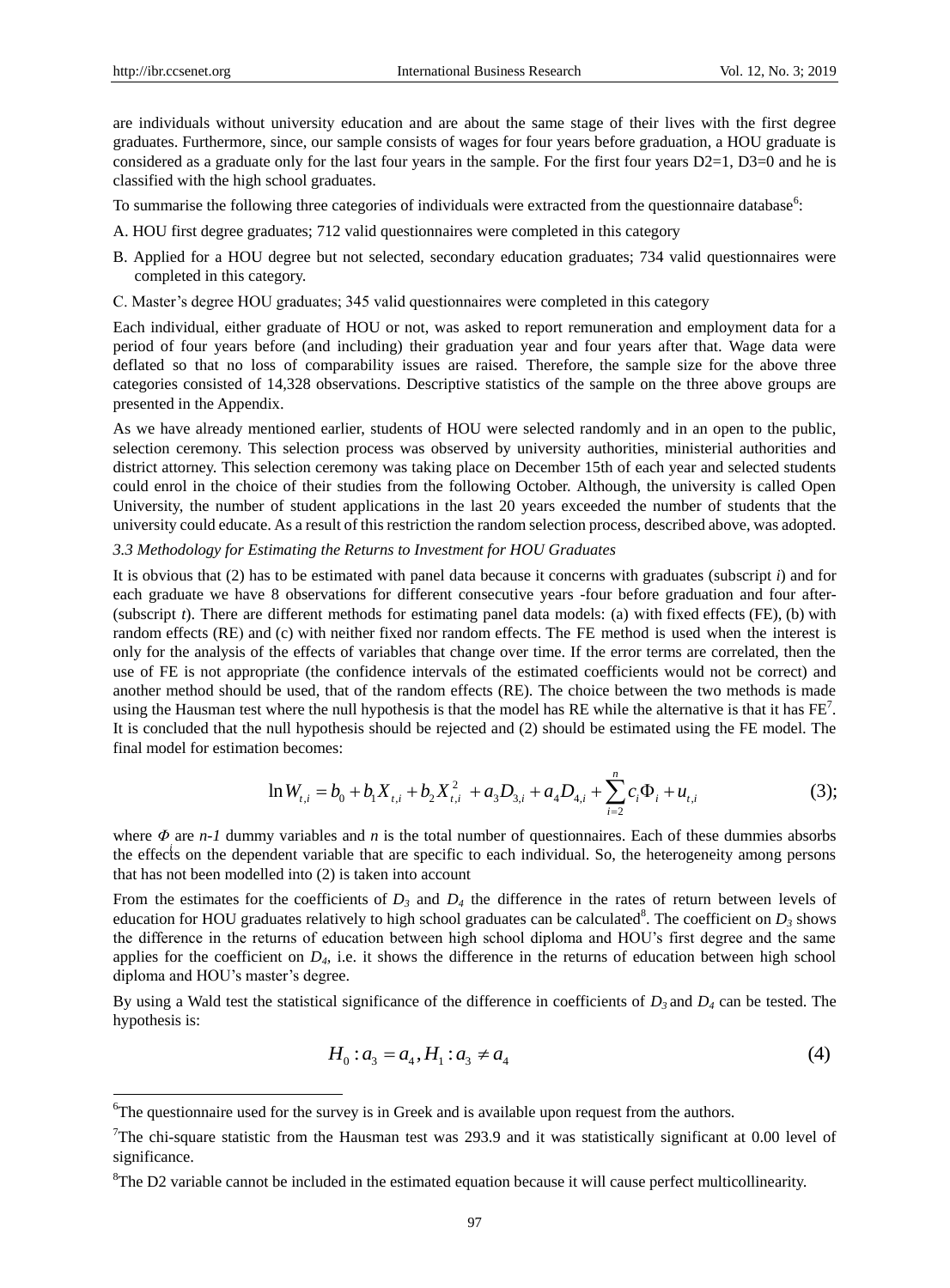If the null hypothesis in (4) is rejected at, at least, 0.05 level of statistical significance then it will be concluded that there is a difference in the rates of return for the first degree studies and the rates of return for the master"s graduates of the same University.

## **4. Results**

The estimation results from the estimation of (3) are presented in Table 1 below.

Table 1. Estimation results on the returns to education for HOU relative to high school graduates

| Number of obs |              | 10.943         |         |
|---------------|--------------|----------------|---------|
| F-statistic   | 78.70**      |                |         |
| $R^2$ adj     | 0.763        |                |         |
| Variables     | Coefficient  | Standard error | p-value |
| л             | $0.02864$ ** | 0.00293        | 0.000   |
| $X^2$         | 0.00022      | 0.00012        | 0.040   |
| $D_3$         | $0.07869**$  | 0.01237        | 0.000   |
| $D_4$         | 0.16501      | 0.02338        | 0.000   |
| Constant      | 9.64431      | 0.01761        | 0.000   |

Source: Authors' estimates

*Notes.* The results shown are from the estimation of (3) using fixed effects. Two stars indicate statistical significance at less than 1% level of significance and one star indicates statistical significance at less than 5% level of significance<sup>10</sup>.

Table 1 shows that the rate of return of university education is higher in the case of graduates holding Master's degree (8.6% higher relative to the first degree holders<sup>11</sup> and 16.5% higher than high school graduates) than those with Bachelor"s degree, a result verified by literature see *e.g.* Liwinski,J. (2016).

Our results are in line with previous studies in Greece, see among others e.g. Kanellopoulos and Cholezas (2014), showing that returns to education for postgraduate studies are significantly higher than the rates of return of the first degree and, also, that the rates of return for higher education are high even after the 2008 the starting point of the eight years economic crisis in Greece.

To draw conclusions on this point from our results, a final test should be made: the statistical significance in the difference in returns for undergraduate and postgraduate studies of HOU graduates should be tested. Therefore, to test the hypothesis in (4) the Wald test has been used. The F-statistic for (4) had a value of 29.88 and it was statistically significant at 0.000 level of statistical significance. Therefore, the null hypothesis is rejected and the alternative is adopted12. Consequently, for both first and master"s degree holders there is a difference in the returns to investment (in schooling years) between the Distance Learning and high school graduates in Greece. Thus, although Kanellopoulos and Cholezas (2014) findings were based on data of the periods 2004-2007 and 2010-2012 while our results are based on data for the period  $2007-2013^{13}$  we do confirm their finding that returns to education for postgraduate studies are significantly higher than the rates of return of the first degree and, also, that the rates of return for higher education are high even after the 2008. This result is a strong indication that university graduates are better hedged against unemployment and/or wage instability relative to less educated individuals. This finding is in line with Kanellopoulos et. al (2013) study that have found that although the Greek debt crisis has increased the probability of unemployment for all, those with more education have suffered less and higher education graduates enjoy better prospects in the labour market than lower education level graduates.

## **5. Conclusions and Policy Implications**

-

In this paper the rate of returns to investment in Higher Education for studies in distance learning universities has been measured for Greece. Specifically, we measure the return to investment in education for both undergraduate and graduate studies of the only distance learning university (the *Hellenic Open University - HOU*) that is in

 $^{9}$ Due to missing questionnaire data, the actual sample size used was 10,943 observations.

<sup>&</sup>lt;sup>10</sup>The model also passes the RESET test for functional form misspecification (this is also called Ramsey test). The  $\chi^2$ -statistic had a value of 0.98 with a p-value of 0.32. Therefore, the null hypothesis cannot be rejected and it is concluded that the model is correctly specified.

<sup>&</sup>lt;sup>11</sup>This is calculated by the difference in the values between the coefficients estimated for  $D_3$  and  $D_4$ .

 $12$ That is, the alternative hypothesis is adopted with zero margin of error.

<sup>&</sup>lt;sup>13</sup>The first graduates of HOU from our sample were from 2007.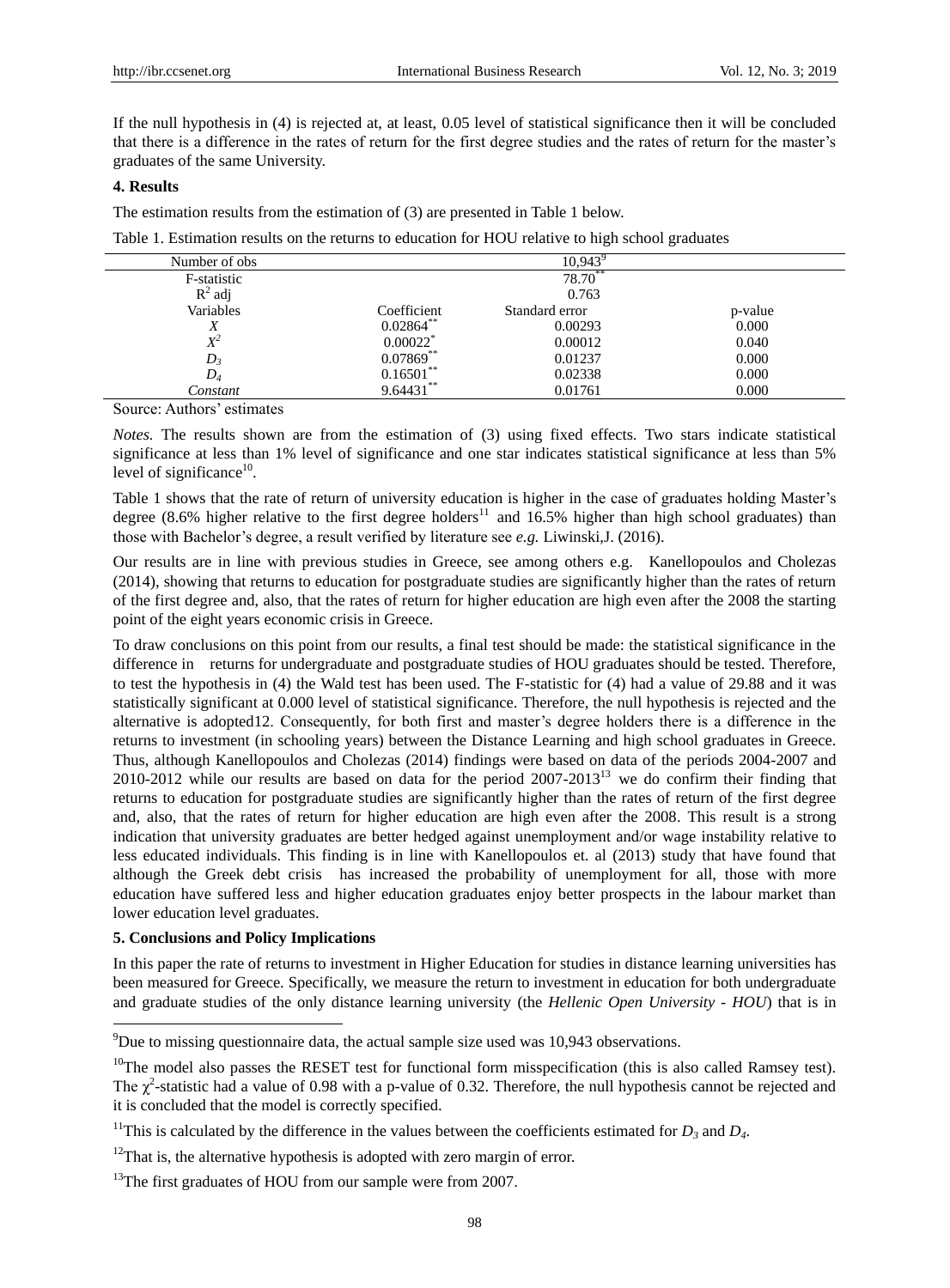operation in Greece. The returns to investment in education were estimated using a Mincer equation. The data used was extracted from questionnaires collected with field research performed within the framework of a HOU research project.

We proceed our analysis by first estimating a Mincer equation and our findings show that the rate of return to investment in education for the first degree HOU graduates is 7.9% higher than that of the high school graduates that are at the same stage in their lives and more than double  $(16.5%)$  for the Master's degree graduates relatively to the high school graduates.

Finally, we test for the statistical significance in the difference in returns for undergraduate and postgraduate studies in HOU graduates by using the Wald test. This test shows that the difference in returns between first degree graduates and master"s graduates is 8.6% and it is statistically different from zero.

From a policy perspective point of view, our results are interesting for the Ministry of education that is responsible for the educational policy of higher education in Greece and also for the HOU administration authorities. This is so, because our findings suggest that a distance learning University may not only be considered as a second chance to education for mature students often facing time and budget restrictions, but, it may also be seen as a worthwhile investment enabling significant private returns. Therefore, distance learning universities may be used by policy authorities as a vehicle to reduce income inequalities and increasing social mobility. On the other hand, our results also offer a useful insight into whether an investment in university education is worthwhile from the individual"s point of view that would like to study but face either time/budget restrictions or, equally important, is not able to have a daily psychical presence in their university.

#### **Acknowledgments**

This research was carried out as a research project co-financed by the European Union (*European Social Fund – ESF*) and Greek national funds through the Operational Program "Education and Lifelong Learning" of the National Strategic Reference Framework (NSRF). Financial support is gratefully acknowledged.

#### **References**

- Bunzel, H., Christensen, B., Neumann, G., & Robin, J. (2008). *Structural Models of Wage and Employment Dynamics*, *275,* Elsevier.
- D"Aguiar, S., & Harrison, Ν. (2016). Returning from earning: UK graduates returning to postgraduate study, with particular respect to STEM subjects, gender and ethnicity. *Journal of Education and Work*, *29*(5), 584-613. https://doi.org/10.1080/13639080.2014.1001332
- Goodman, J., Melkers, J., & Pallais, A. (2016). Can Online Delivery Increase Access To Education? *Working Paper 22754.* National Bureau of Economic Research October.<http://www.nber.org/papers/w22754>
- Guo, M., Zhang, Y., & Ye, J. (2019) "Does a foreign degree pay -The return to foreign education in China". *Review of Development Economics, 23*(1). https://doi.org/10.1111/rode.12550
- Harmon, C. (2011). Economic Returns to Education: What We Know, What We Don"t Know, and Where We Are Going – Some Brief Pointers*. IZA Policy Paper* No. 29.
- Heinrich, G., & Hildebrand, V. (2005). Returns to Education in the European Union: a reassessment from comparative data. *European Journal of Education, 40*(1). https://doi.org/10.1111/j.1465-3435.2005.00207.x
- Kanellopoulos, C. N. (1997). Public-Private Wage Differentials in Greece. *Applied Economics*, *29,* 1023-1032. https://doi.org/10.1080/000368497326417
- Kanellopoulos, N., & Cholezas, I. (2014), Private Returns to Education in Greece: The Effects of Recession, *Institute of Labor*. Athens.
- Kanellopoulos, N., Mitrakos, T., Tsakloglou, P., & Cholezas, I. (2013). The Effects of the Current Crisis on Private Returns to Education in Greece. *Oikonomiko Deltio,* 2013, 35-67.
- Lambropoulos, H., & Psacharopoulos, G. (1992). Educational Expansion and Earnings Differentials in Greece. C*omparative Educational Review*, *36,* 52-70. https://doi.org/10.1086/447081
- Leibenstein, H. (1967). Rates of Return to Education in Greece, *Economic Development Report*, No. 94, Harvard University.
- Livanos, I., & Pouliakas, K. (2011). Wage Returns to University Disciplines in Greece: are Greek Higher Education Degrees Trojan Horses? *Education Economics*, *19*(4), 411-445. https://doi.org/10.1080/09645290903546363